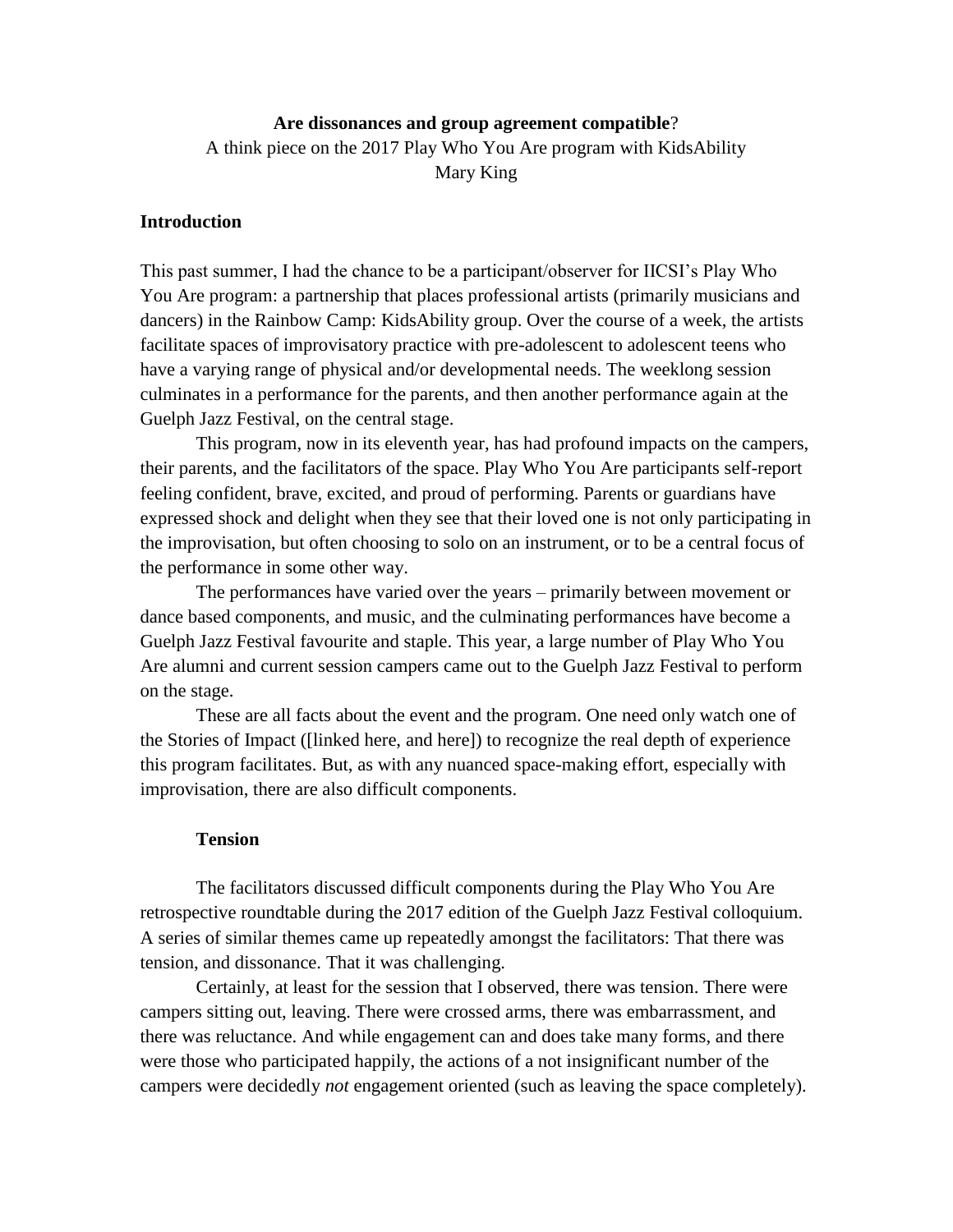And there was also only a week to showcase what had been done, and a little longer then to perform it at the jazz festival. And while there were definitely pockets of improvisation-based moments and activities, the performance itself (or, more specifically, the process of getting towards that "outcome") had become more of a curated sequence for those that would engage. This is not a bad thing, especially because being a *participant first* based program, those who did participate enjoyed themselves, and confirmed this verbally, sometimes even on film.

But the facilitators knew that there was tension. And they could feel that the August 2017 session was particularly challenging. This was acknowledged in the space and in the roundtable afterwards, and their responses have me wondering why it was particularly challenging, and left me with some questions that, while I do not have answers to, I have been using to frame my thinking of these challenges:

How do we engage with these dissonances or alterities in our expectations?

How do we, as facilitators and pedagogues, resist a more utilitarian urge to maximize what might appear to be group agreement in the space, at the cost of the outliers? Might we, as guides through these spaces, have an obligation to address these outliers in these moments of tension?

And, what does this teach us about our facilitative practice and how we approach difference?

#### **Adapting Approaches to Structure and Agreement**

One of the unique aspects of the Play Who You Are project (part of what makes it doubly so successful and at times challenging) is that there are a rotating group of people involved. Each year sees new facilitators, old facilitators, different experimentations with improvisation, guest facilitators, new and returning campers, new and old counsellors– such that the experience of the program is always different. Some years see more of an emphasis on structured free play. Others, like this past summer, involved experimenting with fewer (initially, virtually no) instruments, and a more free form approach.

A challenge of facilitating improvisational space is finding the balance of constricted practice and free play. Too much structure becomes didactic, and stops being a space of improvisation. Without structure, the freedom and number of possibilities verges on oppressive. When there are *too* many things that could happen in an improvisatory space, participants become overwhelmed, and self-conscious. Without anything being communicated as certain (for instance, how long will the exercise last, what happens next, and moving with assuredness towards that), the multitude of possibilities can be stifling. In other words, spaces where there hasn't been *enough* structure can go from being freeing, and a place to explore, to, paradoxically, scary feeling, and unsafe to really explore.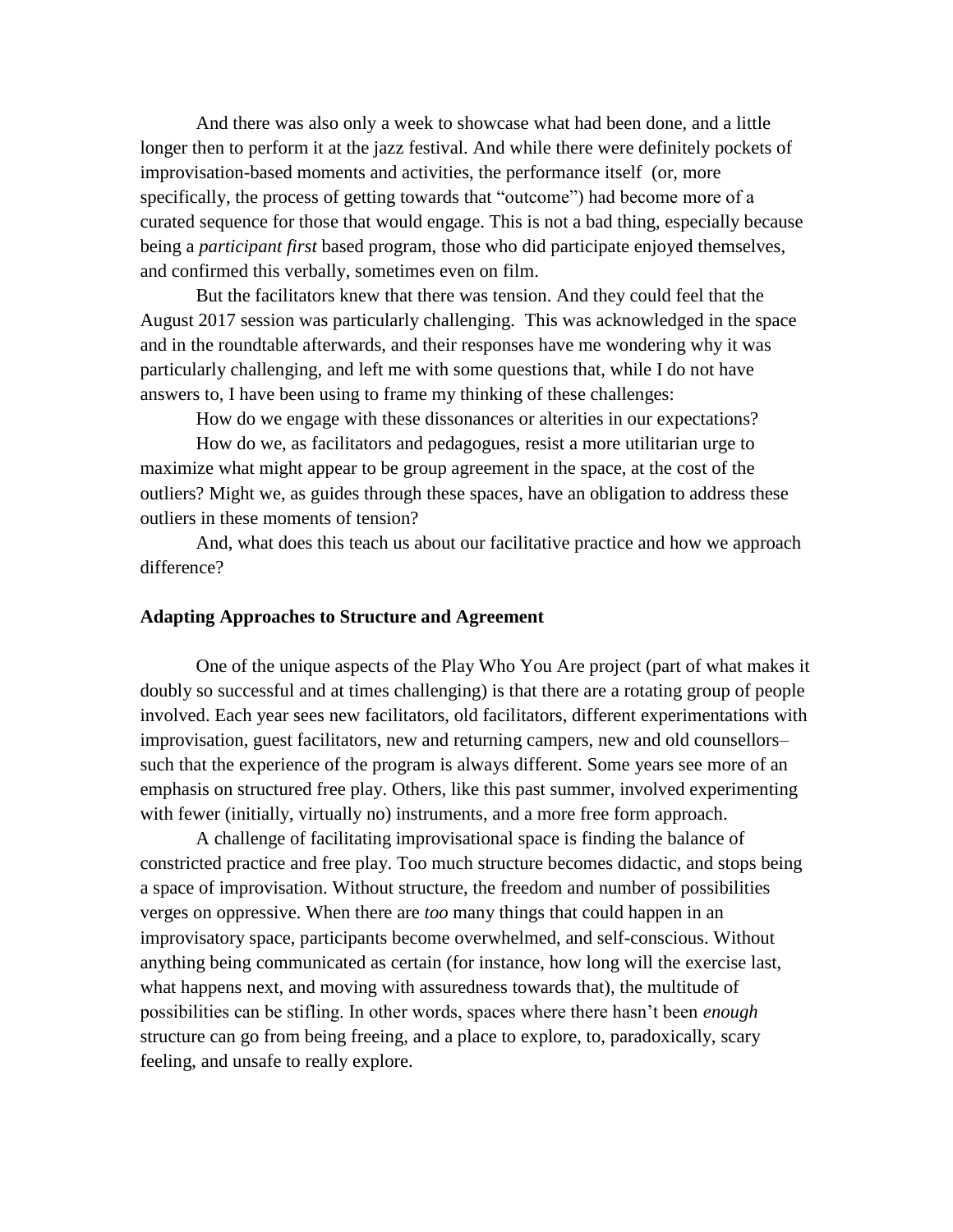### **On "Sitting Out"**

Trying out different strategies as a guide through those spaces is important. But it's also important to be able quickly to change the plan to match what the group dynamic, especially the outliers, may need to feel comfortable to explore. And some kind of careful engagement with the outliers, I think, is of equal, if not extra importance. Sitting out (leaving the activity, going to the sidelines, going outside, or being generally "outside the circle") for example sometimes is and should be recognized as a form of participation. But what ought facilitators to do with that form of participation? And how can this fit in the bigger picture of "group agreement"?

Sometimes the right move is to allow it to be. But then conversely, it is also important to reflect on whether or not there's something in (or not in) the space that is alienating or preventing someone from engaging. Qualitatively, deliberatively, and experientially, there is a difference between sitting out because you need to, or just want to watch, and sitting out because there is no space for you. And the latter can be hard to read: did that happen through a detached and alienated exclusionary process? Or is it perhaps a potent, if unintended, signal to the facilitators? Engaging these dissonances in some way (even in a careful thinking through) is of utmost importance, especially when the space is facilitated with an inclination towards some kind of "group agreement." By not engaging it, and by paying attention only to those who are "agreeing," we end up perpetuating impulses of dominance in spaces, and furthermore, not trying new things. To take "agreement" in a broader sense, democratic agreement can actually perpetuate issues of, for instance, totalized opinion, or homogenous inertia – and it could very well be the case that the outliers would have the best insight on how to move forward. I am thinking here of powerful acts of civil disobedience that are analogous to "sitting out"– these are all different than sitting out because something about the space has prevented you from being able to make any choice.

#### **Group Agreement, Difference, and the Value of Improvisational Spaces**

I think that to some degree, the pressures of our "finished product" culture mean that creating spaces of improvisatory practice become increasingly challenging as we find ourselves having to justify their existence to the powers that be. We turn to qualitative analysis, we point to the positives of how it can promote peaceful cohesion, we show the changes in confidence, and we get anxious when the spaces do not "feel as they should." Especially as facilitators, pedagogues, or practitioners of improvisation, we are aware of tension and disengagement, sometimes even uneasy when there is not group agreement or cohesion. A space with marked tension is destabilizing. In other words: we become unsure around dissonance and difference, unsure as to where or how it can fit in the "bigger picture" of the group agreement.